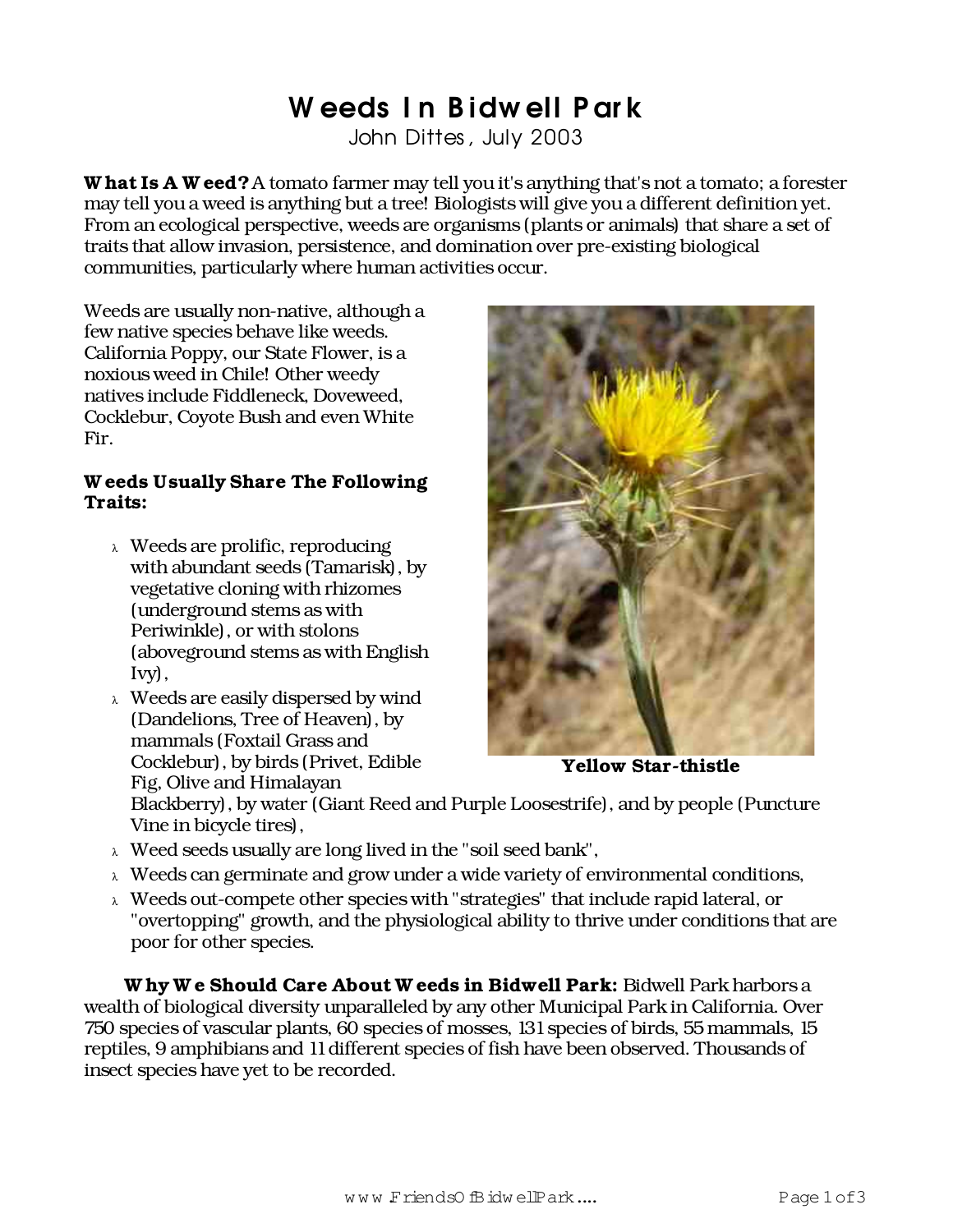

Bladder-senna

- <sup>λ</sup> Weeds out-compete other native plant species, resulting in reduced biodiversity and "simplified and vulnerable ecosystems",
- <sup>λ</sup> Weeds usually fail to provide requirements for diverse native wildlife species,
- <sup>λ</sup> Weed-dominated plant communities are generally not as aesthetically pleasing as more intact native ones,
- <sup>λ</sup> Weed-dominated plant communities often present increased fire danger.

## B idw ell P ar k's I nvas ive W eeds :

In Lower Park: The herb and shrub layer under the majestic native oaks and sycamores along the riparian corridor is dominated almost entirely by aggressive non-native species including Periwinkle, Privet, English-Ivy and Himalayan Blackberry. Giant Reed Grass and Tree of Heaven are scattered along the creek edges as well. Other species that are more recently spreading in Lower Park include Bladder Senna, Pyracantha (Firethorn) and Perennial Pepperweed. Although Pampas Grass is located in nearby gardens, it has yet to dominate sites in the park.

In Upper Park: Yellow Star Thistle and Medusa-Head Grass dominate many grassland areas. Olives are spreading and already dominate areas on the south side of the creek. Edible Fig, Spanish and French Broom, and Giant Reed Grass are spreading at scattered sites along the floodplain of Big Chico Creek.

Although many of these plants are attractive and can even provide food and shelter for select wildlife species, they are quickly replacing large numbers of native plant species and the astonishing diversity of animal species depending on them. Upper Park stands to lose a unique component of California's natural



Spanish broom near Diversion Dam

heritage, one that was appreciatively described over 100 years ago by the Bidwells.

Ironically, the Bidwells were enthusiastic about farming and gardening and actually introduced some of the "weeds" that are now threatening the Park.